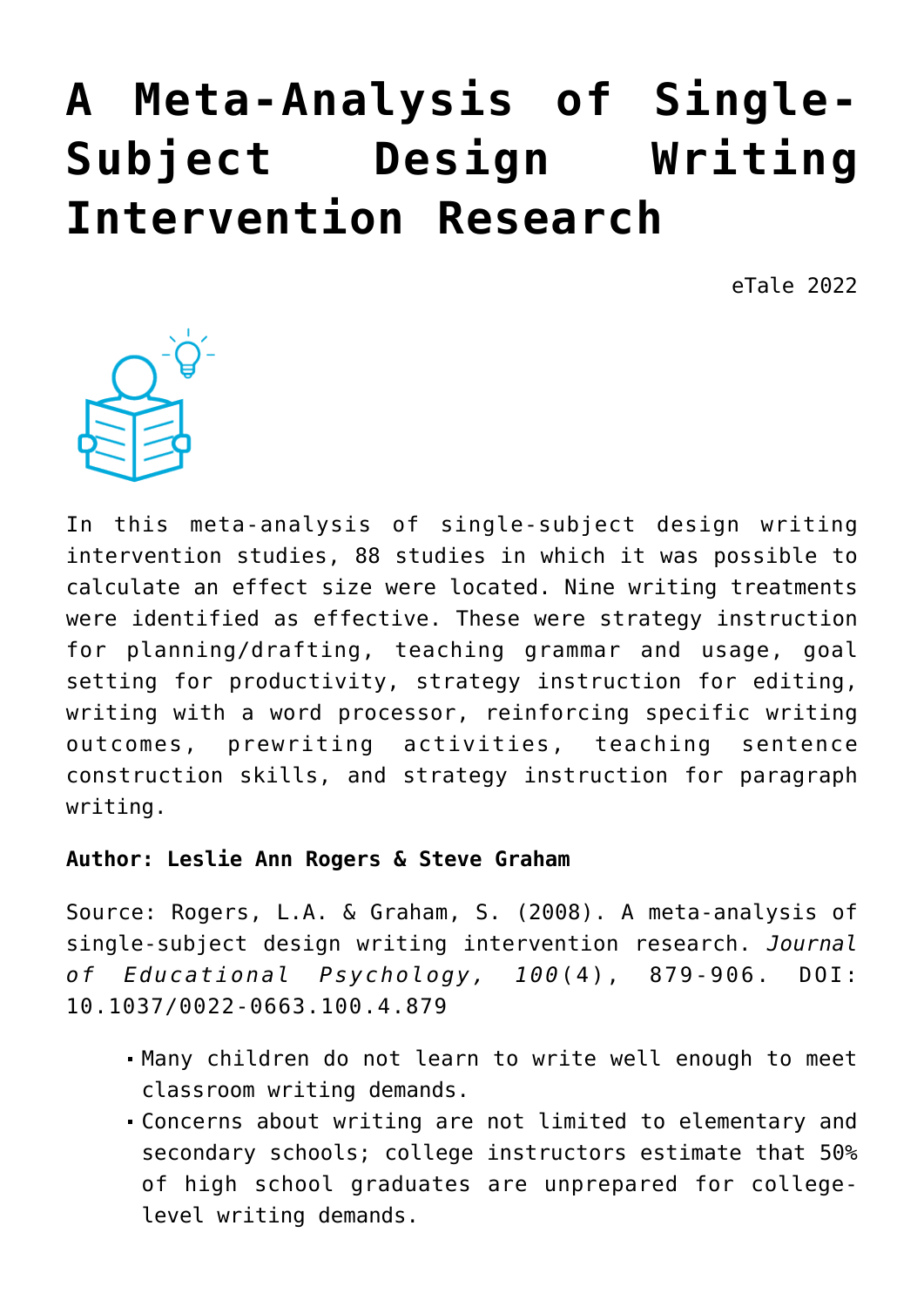- At school, weaker writers are less likely than their more skilled peers to use writing to support and extend learning in content classrooms.
- Their chances of attending college are reduced, as writing is used to evaluate many applicants' qualifications.
- At work, writing has become a gateway for employment and promotion.
- Why do so many students not write well enough to meet grade-level demands?
- One possible reason is that schools do not do an adequate job of teaching this complex skill.
- The National Commission on Writing (2003) offered the following recommendations: double time students spend writing, assess their writing progress, use technology to advance the learning and teaching of writing, and better prepare teachers to teach writing.
- The impact of these recommendations is likely to be reduced if teachers do not use effective instructional practices.

# **Need for a meta-analysis of writing interventions tested via single-subject design studies**

- A practical approach for identifying effective writing practices is to conduct systematic reviews of writing intervention research.
- With meta-analysis, an effect size is computed for each empirical study investigating a specific treatment. It then is averaged across studies to provide a summary statistic on the intervention's effectiveness.
- However, only two meta-analyses have computed effects sizes for treatments tested via single-subject designs, and they only examined a single treatment: teaching strategies for planning/revising.
- Thus, the primary purpose of this study was to conduct a more extensive meta-analysis of single-subject design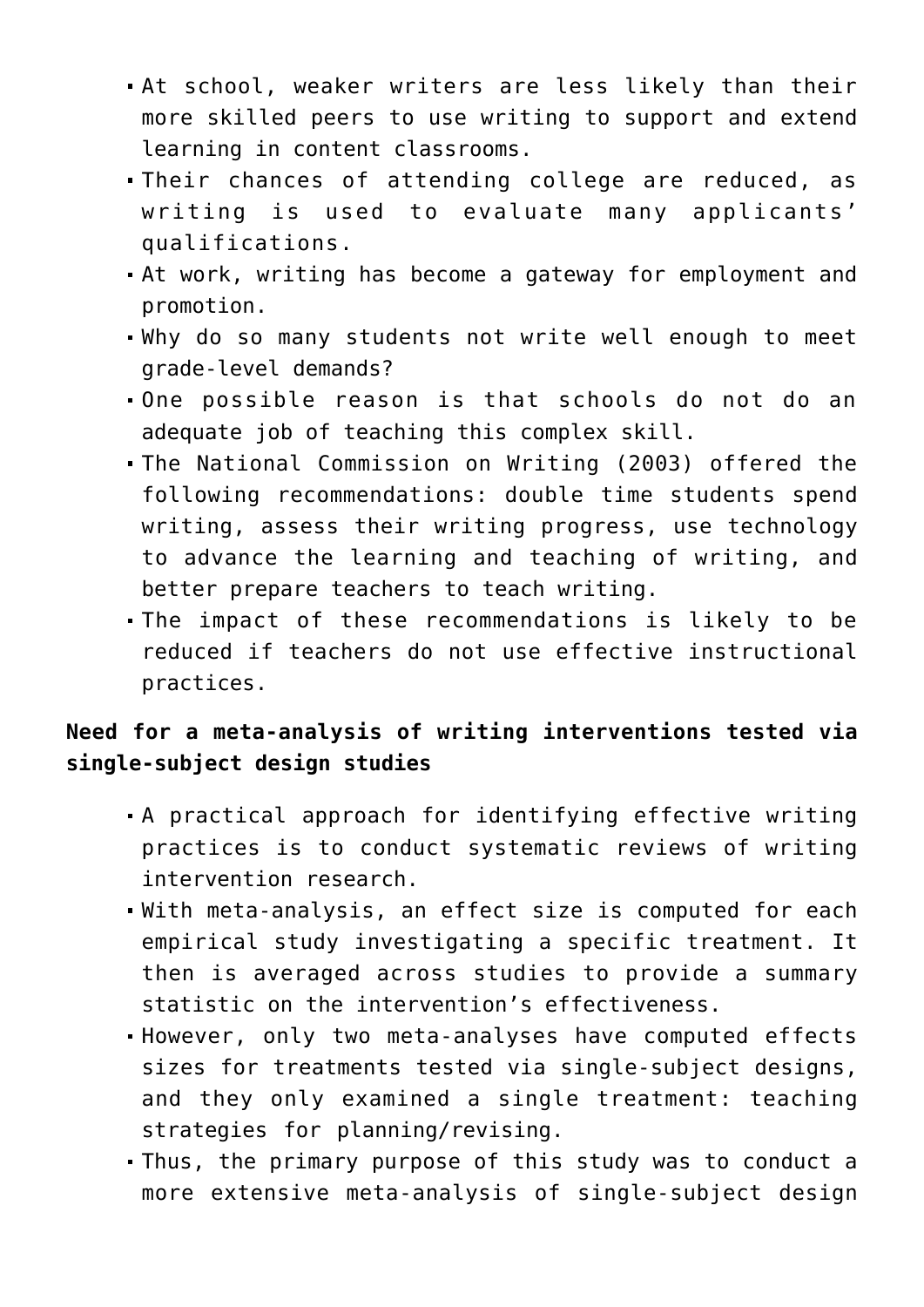writing interventions to identify effective writing practices for students in grades 1–12.

# **What is a single-subject design study?**

- In single-subject design studies, each participant serves as their own control, with performance before and during or after intervention repeatedly measured to establish performance patterns before treatment and compare performance patterns across experimental phases (e.g., baseline versus treatment).
- One manipulation for establishing experimental control involves the introduction and withdrawal of treatment.
- A second manipulation involves the staggered introduction of the treatment. For example, treatment is implemented with one student to determine whether it influences their performance predictably. Then the treatment is executed with another student to determine whether the pattern is replicated. This systematic delay in introducing the treatment continues until all students receive instruction.
- Experimental control is established only if performance on the dependent measures is stable during each testing phase. There is no trend in the pattern of baseline performance in the direction predicted by the intervention.
- In addition, experimental control is not established until at least three demonstrations show that the manipulation had the predicted impact.
- Single-subject design examines the effectiveness of treatment at the individual level.
- External validity is established by systematically replicating effects across multiple participants, locations, and researchers.

# **Why a meta-analysis of single-subject design studies is important**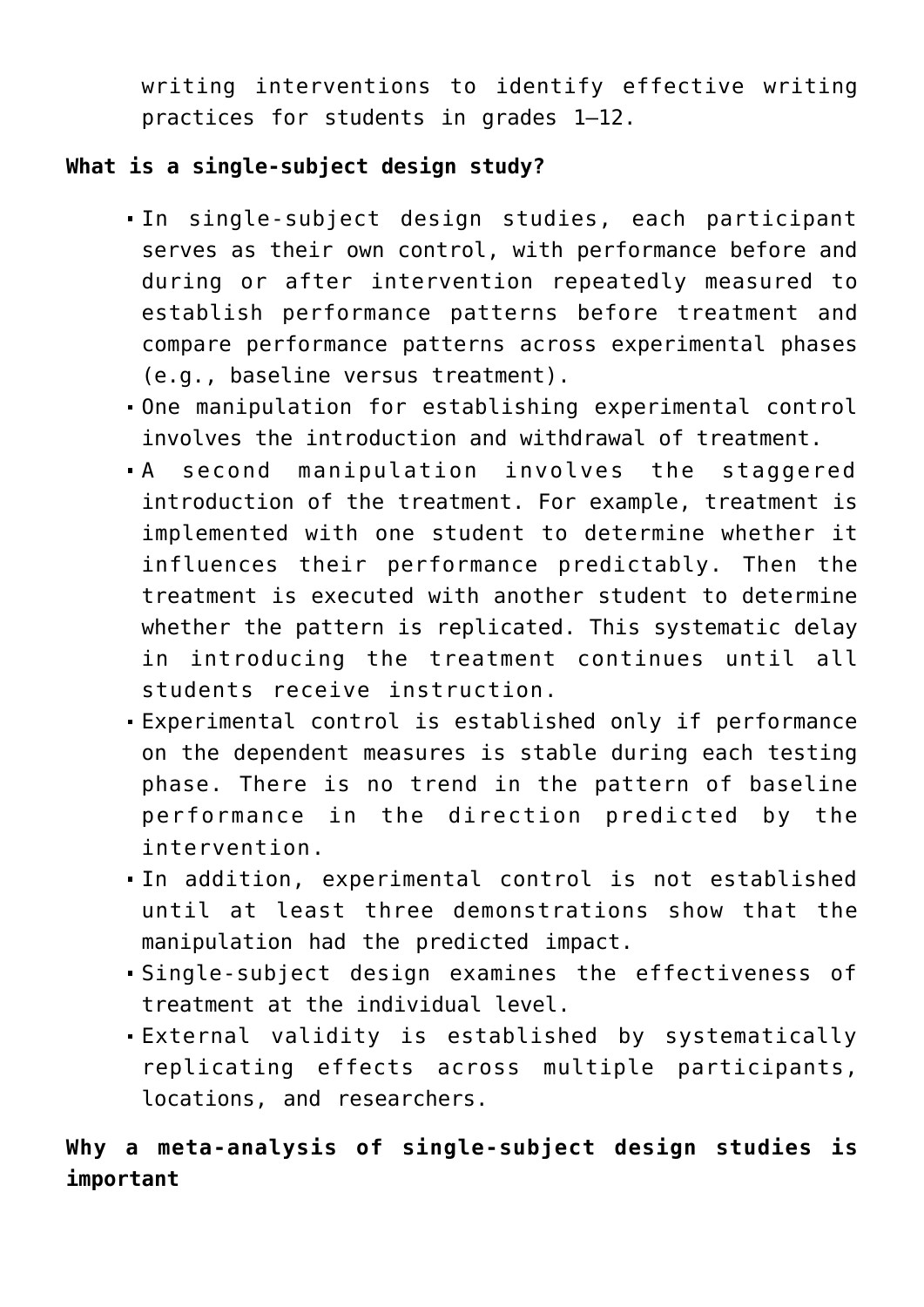- First, the meta-analyses of true- and quasi-experimental investigations of writing interventions have identified only 12 interventions that improve the writing of elementary and secondary students.
- A meta-analysis of single-subject design writing interventions has the potential to broaden current evidence-based recommendations.
- Second, a meta-analysis of single-subject design studies also has the potential to strengthen, undermine, or nuance the trust that can be placed in one or more of the 12 writing treatments identified as effective earlier.
- Third, most of the true- and quasi-experimental writing intervention research has been conducted with students representing the full range of writing ability in a typical classroom. In contrast, single-subject design studies often involve students' experiencing difficulty.



#### **The study**

This meta-analysis draws on but dramatically extends the two previous meta-analyses of single-subject strategy instruction research in writing. The primary research question of this review was, which writing practices tested via single-subject design procedures are effective with students in grades 1–12?

#### **Method**

Studies were included if they involved grades 1–12 students and provided data to calculate the effect size. Overall, 119 documents were found, from which 88 were suitable. Studies were categorised based on treatments used, and summary statistics were calculated only to those categories that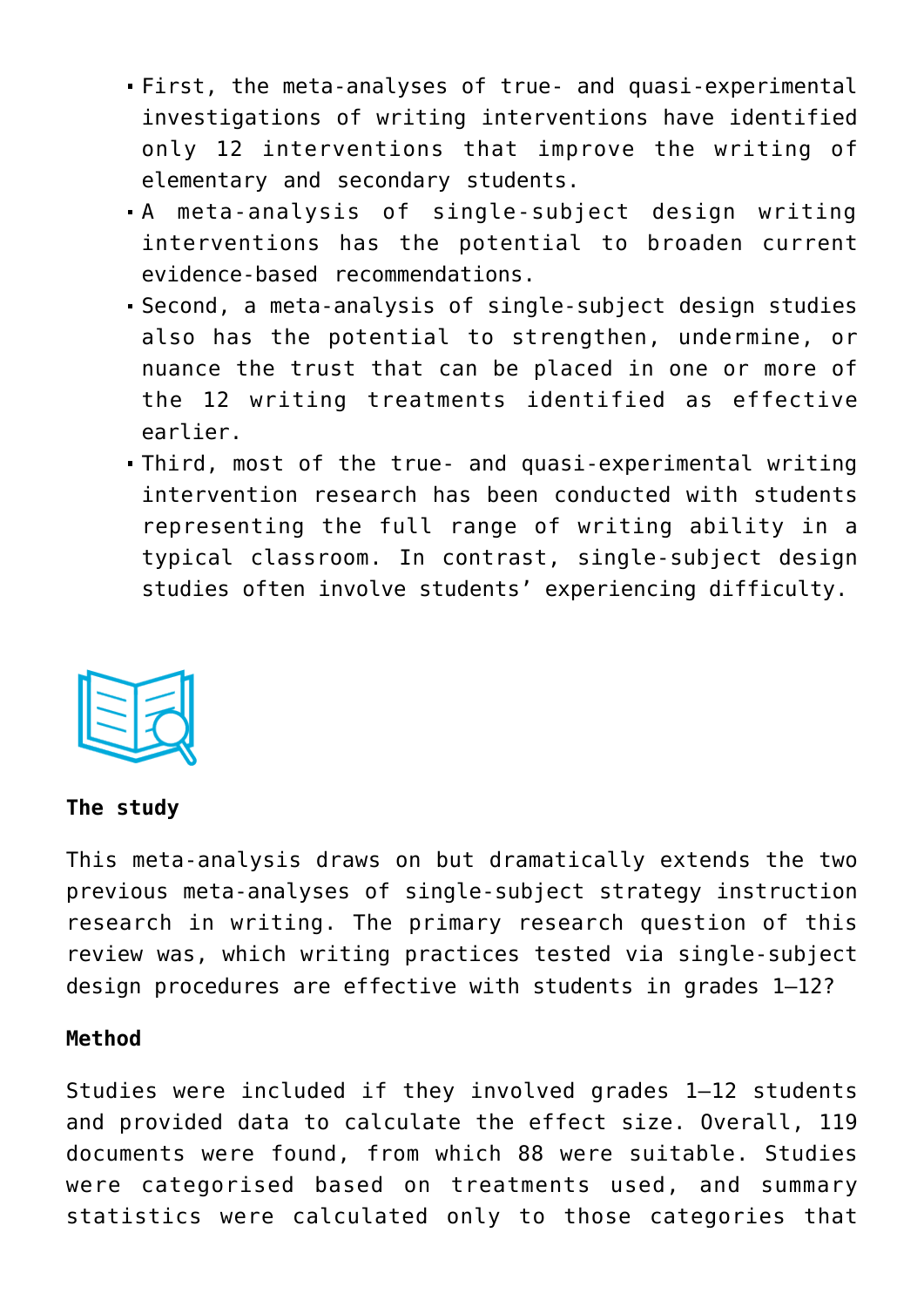included at least four studies. The ten treatment categories were: strategy instruction (planning/drafting), teaching grammar/usage, goal setting for productivity, strategy instruction (editing), word processing, reinforcement, prewriting activities, sentence construction, strategy instruction (paragraph construction), and self-monitoring.

**Results**

### **Strategy instruction: planning/drafting**

- Twenty-five studies examined the effectiveness of teaching strategies for planning/drafting specific types of text.
- Typically, students use specific features of the target genre to help them generate and organise possible writing ideas.
- Of these 25 studies, 21 had elements as a common outcome measure.
- Teaching students a planning/drafting strategy greatly impacted the number of essential genre elements in their writing, maintained over time. It also had a moderate impact on enhancing the generalisation of elements from an instructed genre to an uninstructed one.
- Teaching students a planning/drafting strategy greatly impacted productivity and quality during or immediately following instruction. In addition, students generally maintained productivity gains.
- Strategy instruction effectively enhanced the number of elements, written output, and quality of students' writing; the effects for elements and productivity were maintained over time.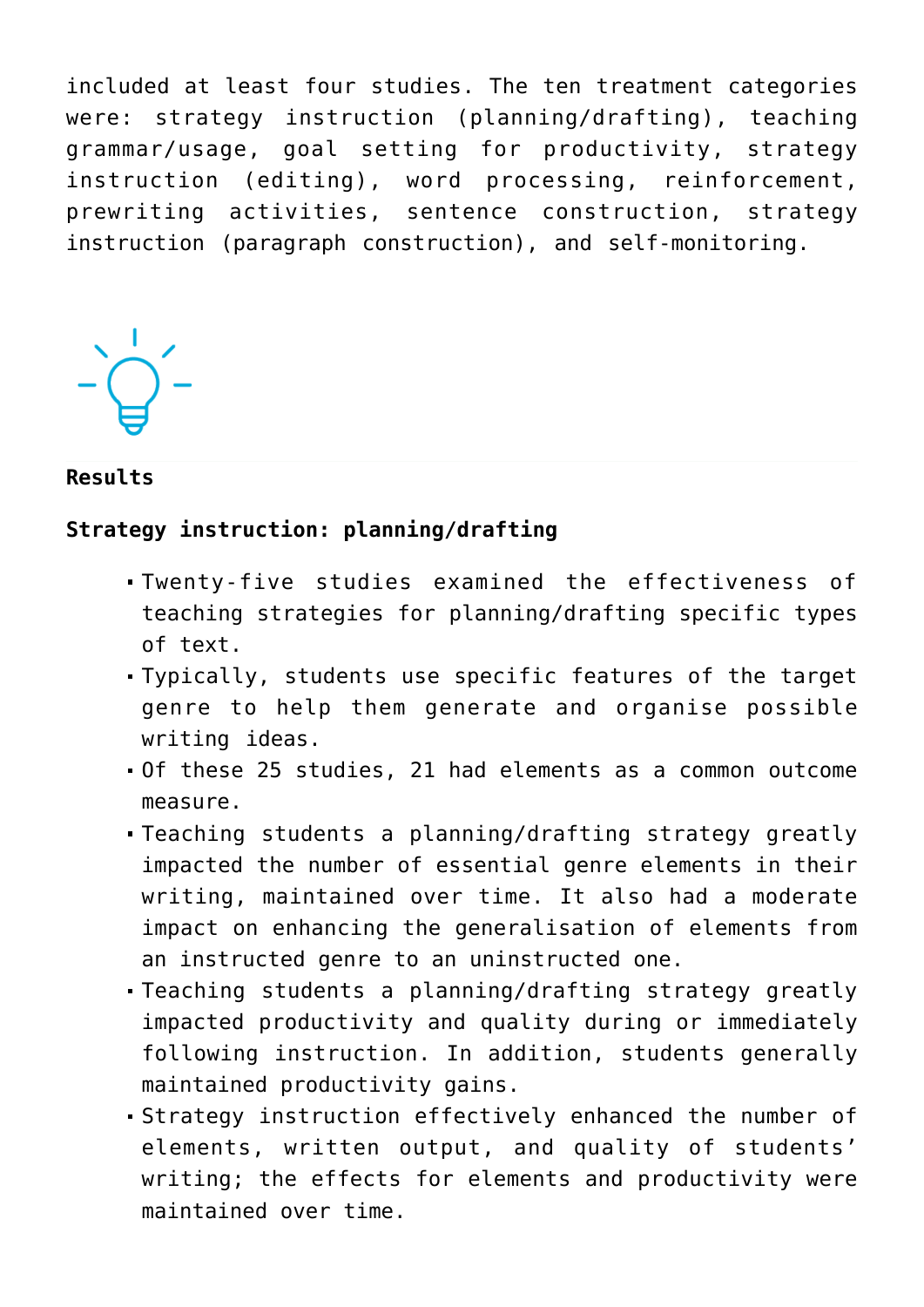### **Teaching grammar/usage**

- Four studies evaluated the effectiveness of teaching grammar/usage.
- Teaching grammar/usage included peer directly teaching capitalisation skills to classmates to teachers instructing on adverbial phrases and possessives to correct capitalisation, subject/verb agreements, conjunctions, incomplete sentences, and run-on sentences.
- Outcome measures on these studies focused on the correct use of grammar.
- Directly teaching grammar/usage had a moderate effect on improving grammar skills.

## **Goal setting for productivity**

- Seven studies examined the impact of setting goals.
- Goal setting ranged from teachers encouraging students to exceed their previous writing performance and receiving immediate feedback on their success to teachers setting a goal for how much students would write. Students placed a star on a public chart if the goal was met.
- Productivity was the standard outcome measure for these studies.
- Goal setting for productivity had a large to moderate effect on increasing writing productivity.

### **Strategy instruction: editing**

- Five studies examined the effectiveness of strategy instruction for editing.
- Errors corrected was the typical outcome of these studies.
- Teaching an editing strategy had a large to moderate effect on correcting errors in writing.

### **Word processing**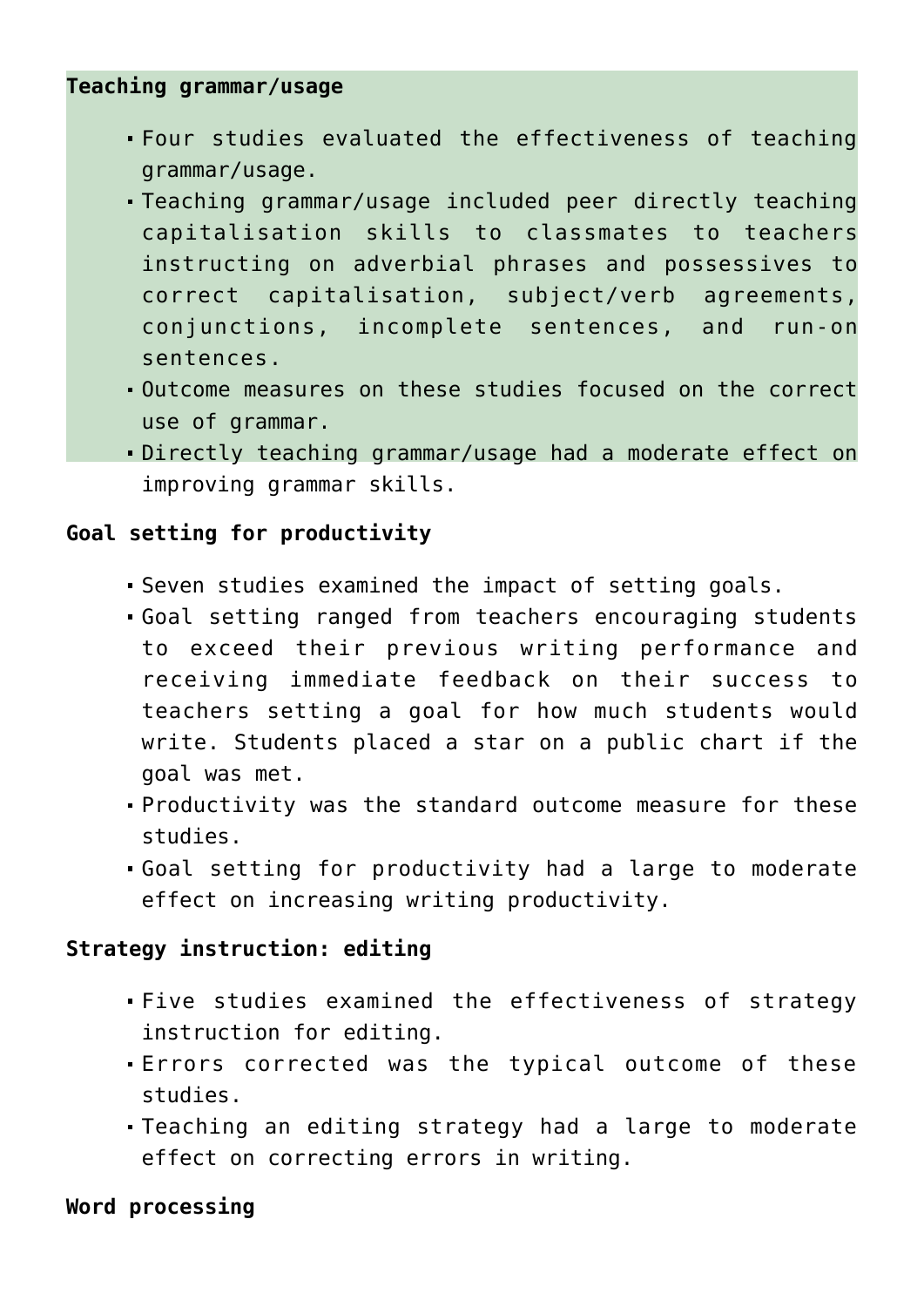- Five studies evaluated the effectiveness of word processing.
- Four of the five studies used productivity as the outcome measure.
- Word processing had a moderate effect on increasing students' productivity.

#### **Reinforcement**

- Seven studies examined the effectiveness of using reinforcement to enhance writing performance.
- Four of the studies included productivity as a standard outcome measure.
- Reinforcement had a significant effect on students' writing productivity. However, the overall quality of the studies was not strong.

# **Prewriting activities**

- Four studies examined the effectiveness of prewriting activities.
- Prewriting activities included using a computer prewriting outline to generate and organise information, using a graphic organiser to create ideas before persuasive writing, and learning to use a story web to generate ideas prior to writing
- Three studies included writing quality as a standard outcome measure.
- Prewriting had a negligible effect on improving writing quality.

### **Sentence construction**

- Five studies examined the effectiveness of teaching sentence construction skills.
- The studies used complete sentences as a standard outcome measure.
- Sentence construction was an effective practice in increasing the percentage of complete sentences produced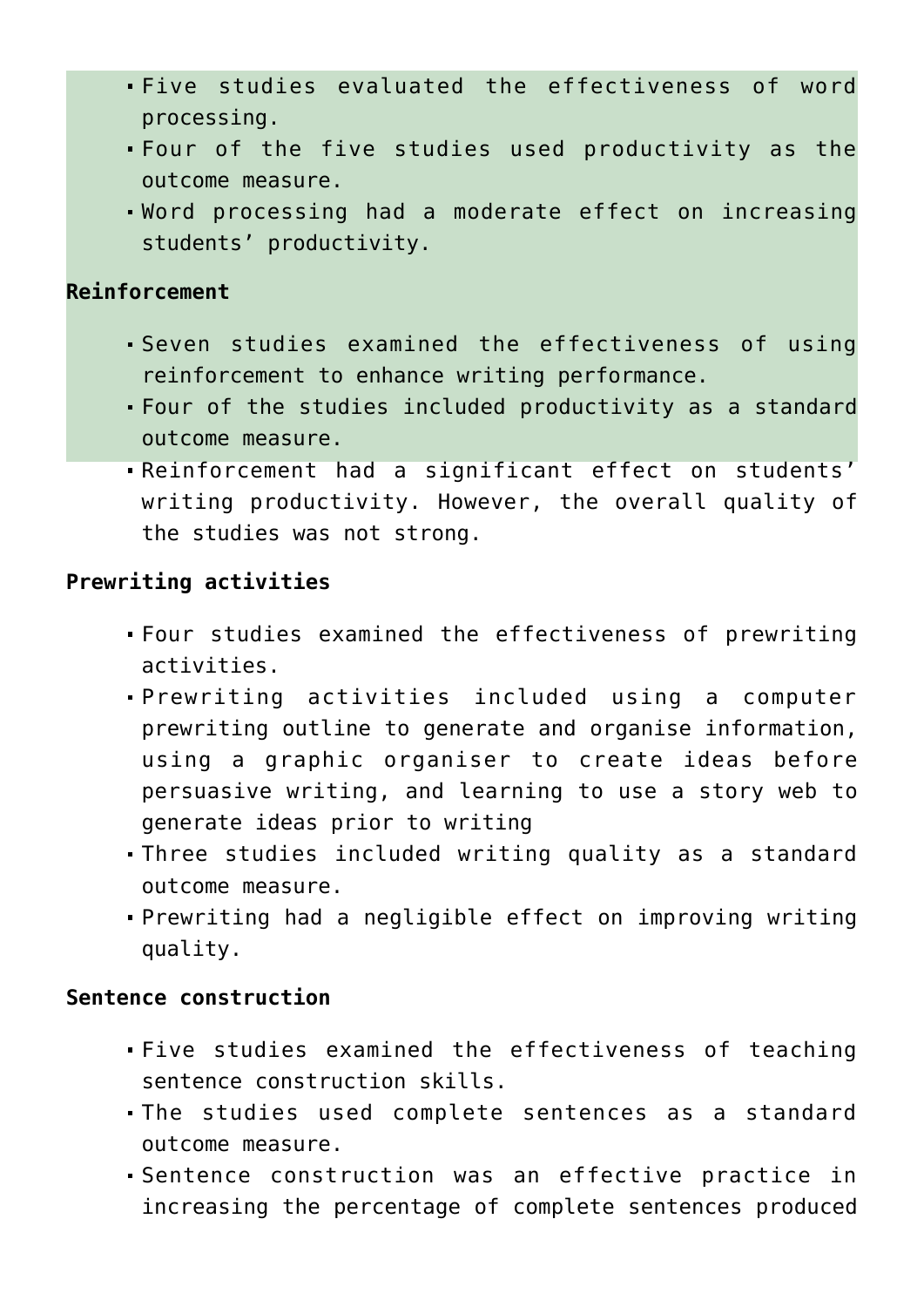by students. However, the quality of the studies was poor.

## **Strategy instruction: paragraph construction**

- Five studies examined the effectiveness of teaching students strategies for constructing paragraphs.
- Writing elements was used as an outcome measure on four of the studies, and it involved determining whether the basic parts of a paragraph were evident and correctly used.
- Teaching strategies for writing paragraphs had a significant and positive impact on the schematic structure (i.e., elements) of students' paragraphs. However, the studies were of poor quality.

#### **Self-monitoring**

- Eight studies examined the effects of self-monitoring.
- Productivity was used as an outcome measure in seven studies.
- Self-monitoring had only a small effect or no effect. However, the quality of the studies was not good.



## **Conclusions**

- Writing is a critical skill in an advanced technological society.
- Ensuring that students become skilled writers involves teachers' use of effective writing practices.
- Recommendations:
	- Teach students strategies for planning/drafting